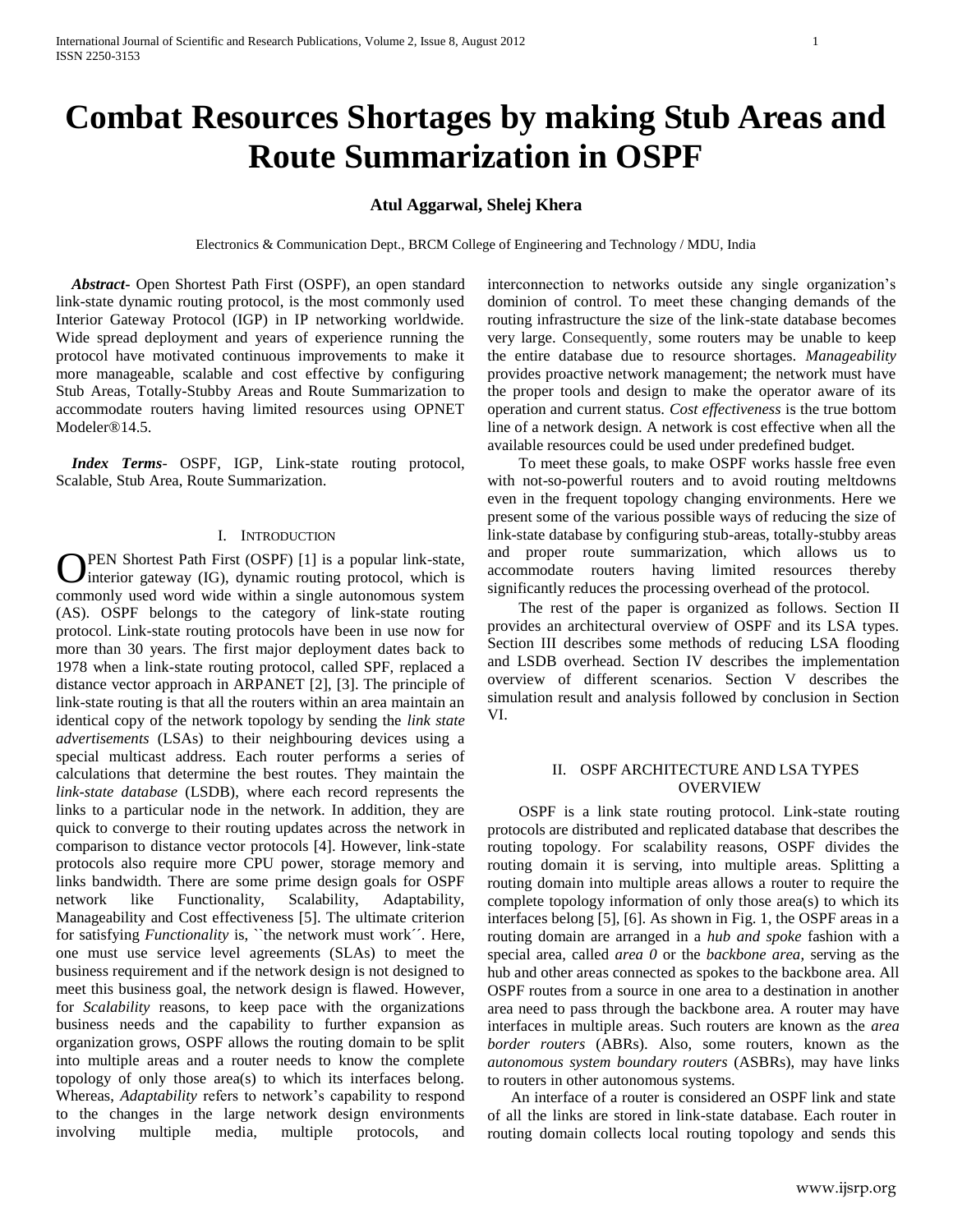information via link-state advertisements (LSAs). LSAs are flooded to all other routers in routing domain and each router generates link-state database (LSDB) from received LSAs [7]. The link-state protocol's flooding algorithm calculates routing table based on this link-state database. Table I provides a brief overview of different LS

| k-state database. Table I pro<br>SAs used in OSPF networks |  |  |
|------------------------------------------------------------|--|--|
|                                                            |  |  |
|                                                            |  |  |

| <b>TABLE I</b>                           |  |  |  |  |
|------------------------------------------|--|--|--|--|
| <b>OSPF LINK STATE ADVERTISEMENTS 66</b> |  |  |  |  |

| <b>LSA Type</b>                                                           | <b>Originating Router</b> | <b>Information carried</b>                                                                                                  | <b>Flooding Scope</b>                                                                                                                                  |
|---------------------------------------------------------------------------|---------------------------|-----------------------------------------------------------------------------------------------------------------------------|--------------------------------------------------------------------------------------------------------------------------------------------------------|
| Type 1 Router LSA                                                         | Any Router                | Adjacency status on the router's<br>interfaces in the area                                                                  | Area wide                                                                                                                                              |
| Type 2 Network LSA                                                        | Designated Router<br>(DR) | Describes the set of routers on a<br>broadcast/NBMA network                                                                 | Area wide                                                                                                                                              |
| Type 3 Summary LSA<br>$(OSPFv2$ [1]/ Inter area<br>prefix LSA(OSPFv3 [8]) | <b>ABR</b>                | Describes the originating ABR's cost<br>to destinations outside the area but<br>inside the AS.                              | Area Wide                                                                                                                                              |
| Type 4 Summary LSA<br>(OSPFv2)/ Inter area router<br>LSA(OSPFv3)          | <b>ABR</b>                | Describe an ASBR external to the<br>area in which the LSA is flooded                                                        | Area Wide except stub areas $ 7 $                                                                                                                      |
| Type 5 AS-external LSA                                                    | <b>ASBR</b>               | Describes a destination external to<br>the AS                                                                               | AS wide except in stub areas and<br>NSSA <sub>[9]</sub>                                                                                                |
| Type 6 Group Membership<br><b>LSA</b>                                     | Any Router                | Describes the originating router's<br>directly attached networks that<br>contain members of a particular<br>multicast group | Area wide                                                                                                                                              |
| Type 7 NSSA LSA                                                           | <b>NSSA ASBR</b>          | Describes a destination external to<br>the AS                                                                               | Within the originating NSSA                                                                                                                            |
| Type 8 External Attributes<br><b>LSA</b>                                  | Any Router                | Used to internetwork OSPF and<br><b>BGP</b>                                                                                 | Area Wide                                                                                                                                              |
| Opaque LSA                                                                | Any Router                | Provides a general mechanism to<br>distribute information via OSPF                                                          | Link local for type 9 opaque LSAs;<br>Area wide for type 10 opaque<br>LSAs; AS wide for type 11 opaque<br>LSAs except in stub areas and<br><b>NSSA</b> |



Fig. 1: OSPF Architectural overview and its LSA types

# III. REDUCING LSA FLOODING AND LSDB OVERHEAD

 A topology change within the area results in the generation of new instances of router/network LSAs by the affected routers. Similarly, the topology change events outside the area may result in generation of new summary/ASE LSAs. A new router, network or summary LSA is flooded throughout the area to which it belongs while a new ASE LSA may be flooded throughout the AS. Each router receiving the new LSA takes part in the flooding process by sending the new LSA across all interfaces within the flooding scope except the one on which the LSA has arrived, update their LSDB and perform recalculation of their routing tables to reflect the current topology [7]. An AS external LSA is 36 bytes long. Adding one third of a packet header (IP header plus OSPF Update packet) yields 52 bytes. Transmitting this amount of data every 30 minutes (LSRefrshTime) gives an average rate of 23/100 bits/second [10].

 Scalability should always be taken into consideration when designing a network. All routers keep a copy of the LSDB. As network grows, the size of the link-state database becomes very large, resulting incapable to keep the entire database due to resource shortages; we term this ``database overflow´´. When database overflow is anticipated, the routers with limited resources can be accommodated by configuring OSPF stub areas and not-so-stubby areas (NSSA) [11], [12]. Subsequent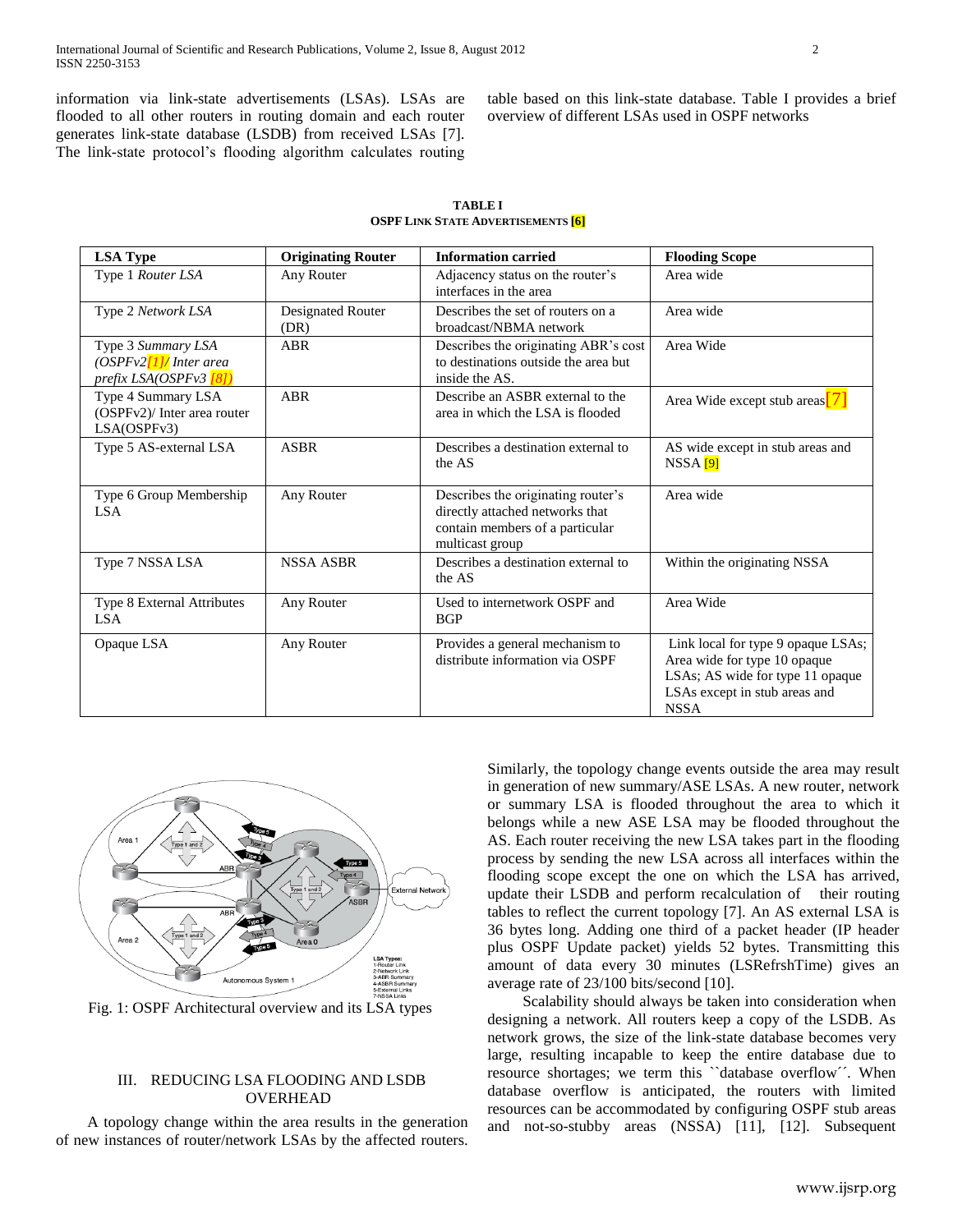subsections describe some proposals aimed at reducing LSAs flooding traffic and size of topological database [13].

### *A. Stub Area*

 External networks, such as those redistributed from other protocols into OSPF, are not allowed to be flooded into a stub area. Specifically, the ABR stops LSA Types 4 and 5. Therefore, no router inside a stub area has any external routes. Hence reduces LSA overhead on a router in a stub area.

# *B. Totally Stubby Area*

 A totally stubby area further reduces the number of routes in the routing table, by replacing external Type 5, summary Type 3 and 4 LSAs with a default route; results further reduce the number of routes in global routing table.

### *C. Not-So-Stubby Area (NSSA)*

 NSSAs are similar to the existing OSPF stub area configuration option but have the additional capability of importing AS external routes in a limited fashion. The NSSA feature allows an area to retain the other stub area features—the ABR sends a default route into the NSSA instead of external routes from other ASBRs—while also allowing an ASBR to be inside of this area. Redistribution into NSSA area creates a special type of LSA known as Type 7, which exists only in this area and an NSSA ABR translates it into a Type 5 LSA.

### *D. Route Summarization/Aggregation*

 Route summarization, another key for routing scalability in today's Internet, involves consolidating multiple routes into a single advertisement. CIDR as specified in [14] provides a mechanism to aggregate routes for efficiently utilizing IP address space as well as reducing the number of routes in the global routing table. Route aggregation would not only help global Internet scalability but would also contribute to scalability in local networks. The overall goal is to keep the routes in the backbone to a minimum [15].



Fig. 2: OSPF Multi-area topology

# IV. IMPLEMENTATION

 Implementation is done in OPNET Modeler®14.5. In this paper, four scenarios- OSPF Multi areas, OSPF Stub area3, OSPF Totally Stubby area3 and Multi areas ABR Route summarization, are created each consists of twelve interconnected ethernet4 slip8 gtwy with PPP DS1 (1.544 Mbps) links, the topology is configured mainly with OSPF having area 1, 2 and 3 connected to the backbone area 0. In these scenarios node 8 and node 12 are acting as ASBR whereas node 10, 11, 13 and 18 are acting as ABR. We configured various loopbacks on node 0, 12 and 19 for generating the external and inter-area traffic respectively as shown in Fig. 2.

#### V. SIMULATION RESULTS AND ANALYSIS

 In this section, we present a comparative analysis by simulating these four scenarios in OPNET Modeler®14.5 for 1200 seconds for a particular node 15. There are four network models, which are configured and run as  $1<sup>st</sup>$  scenario is OSPF with multi-areas, 2<sup>nd</sup> one is OSPF with Area 3 as stub-area, and 3rd one is OSPF with area 3 as totally-stubby and  $4<sup>th</sup>$  one is OSPF configured with ABR based route summarization.

## *A. Route Table Size Analysis*

 This statistic collects the average number of routing entries within a given bucket size of the node 15's routing table as shown in Fig. 3. We can see that the size of routing table decreases on reducing the LSDB overhead by configuring the area 3 as stub, totally-stubby and ABR based route summarization as compared to the simple multi-area scenario, found minimum in totallystubby case.



Fig. 3: Average route table size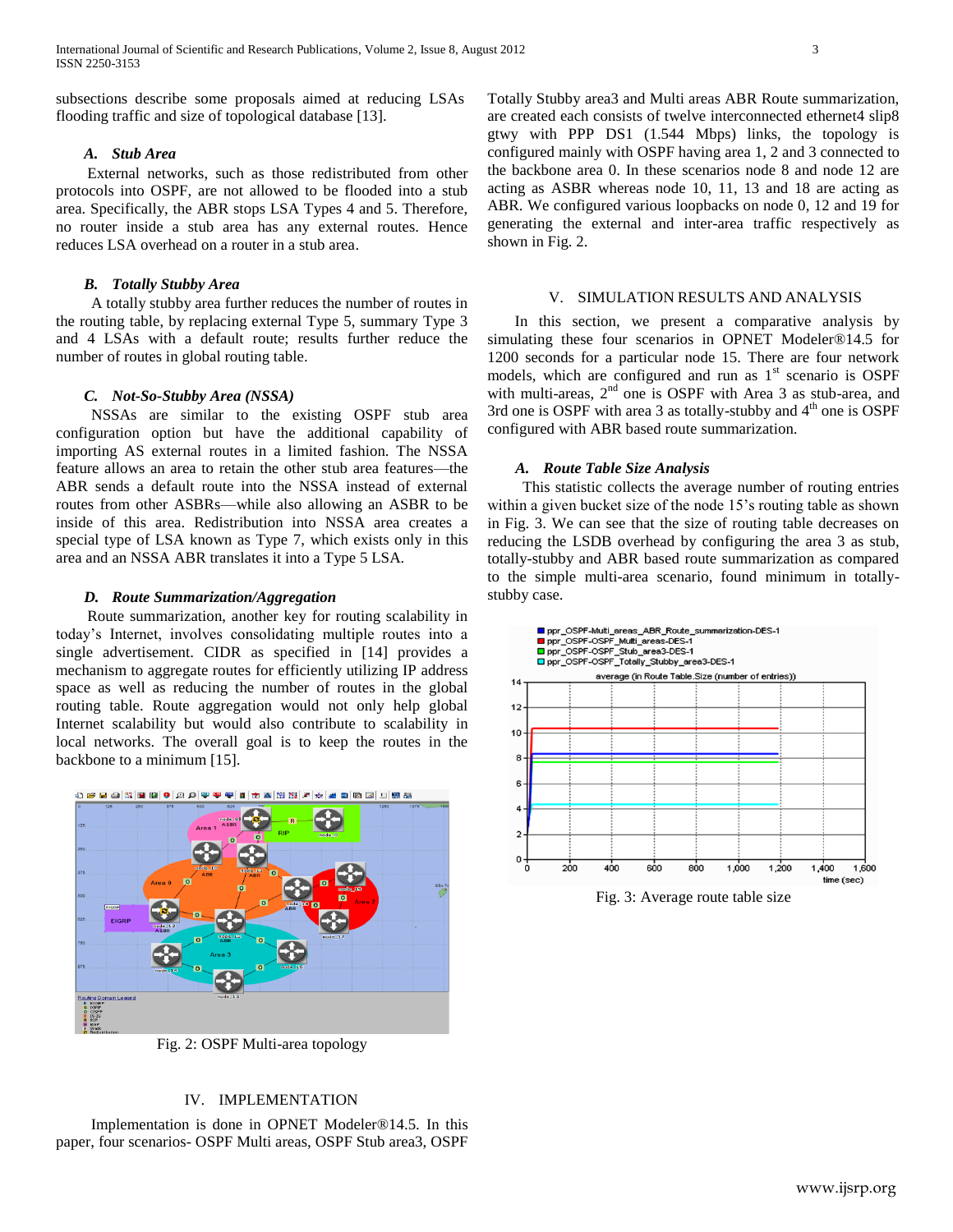

node 15

#### *B. IP Processor Forwarding Memory Queue Size Analysis*

 This statistic represents the IP router processor's current amount of forwarding memory used by packets, expressed in bytes. As shown in Fig. 4, the size of IP processor's forwarding memory of node 15 is found to be decreases as decreases the LSDB overhead and found minimum in totally-stubby case.

#### *C. CPU utilization Analysis*

 This statistic reports the utilization, in percentage (%), of the central CPU and we found that as the size of the routing table decreases, the overhead on router's CPU decreases as shown in Fig. 5.



#### *D. Link Utilization Analysis*

 This statistic represents the percentage of the consumption of an available channel bandwidth. In Fig. 6 (a) and Fig. 6 (b), we can see that the average point-to-point link utilization is decreases as the traffic on the links is reduced and is found minimum in case of totally stubby area.







(b) Average point-to-point link utilization between node  $15<$ >node 16



#### VI. CONCLUSION

 For the proper operation of OSPF protocol in the frequently changing environment requires that all the OSPF routers maintain an identical copy of the OSPF link-state database. However, some of the routers may be unable to keep the entire database due to resources shortages because of increasing link-state database with vastly growing demands of the routing infrastructure. In this paper, we presented some techniques to combat increasing link-state database and processing overhead of the protocol by configuring stub-areas, totally-stubby areas and proper route summarization that allow large OSPF networks to exist even with not-so-powerful routers and to avoid routing meltdowns even in face of multiple and frequent topology changes.